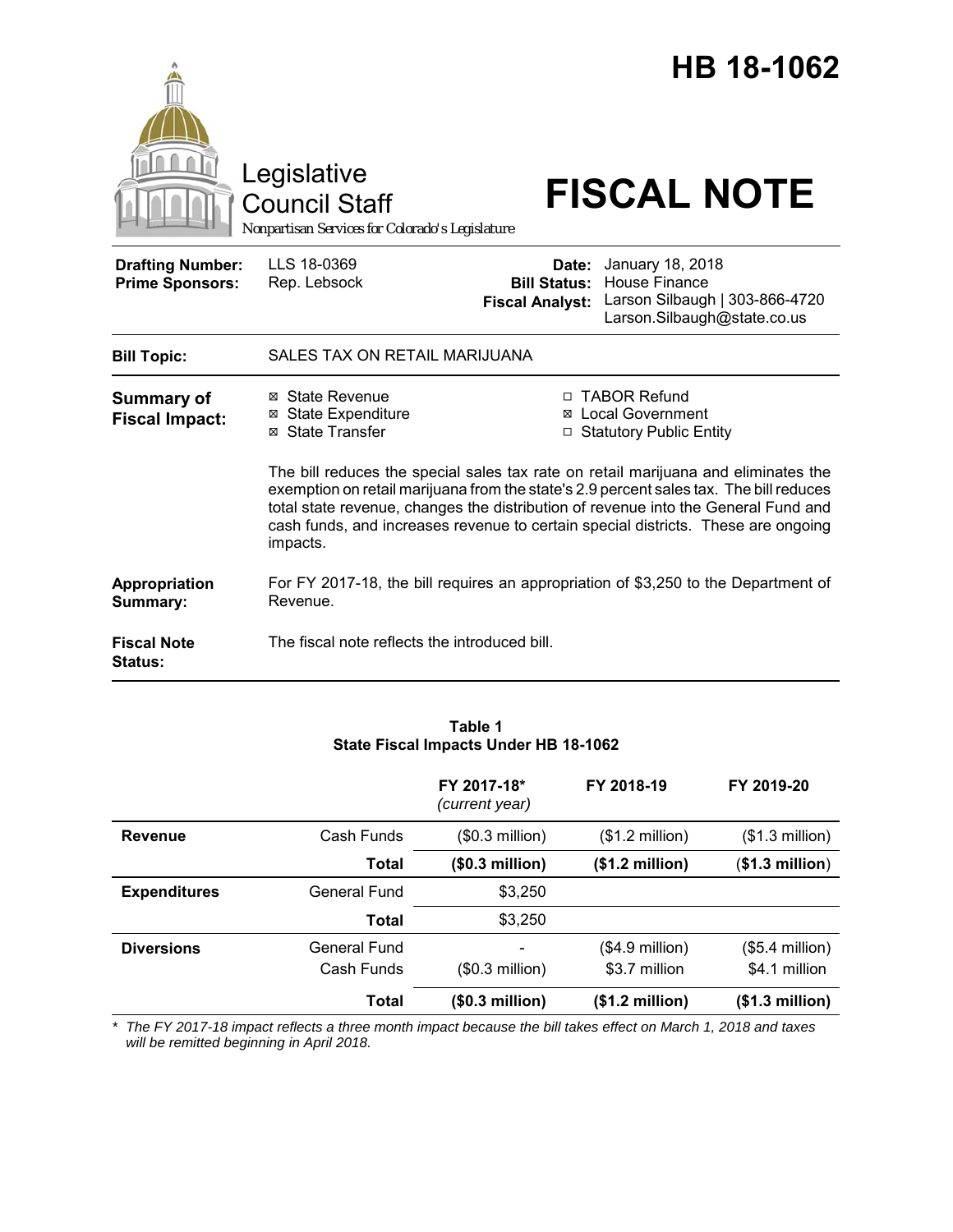## **Summary of Legislation**

The bill eliminates the state's 2.9 percent sales tax exemption on retail (non-medical) marijuana and reduces the state special sales tax rate on retail marijuana from 15 percent to 12.1 percent effective March 1, 2018. Eliminating the state sales tax exemption on retail marijuana allows 14 special districts that use the state's sales tax base to collect revenue on retail marijuana.

# **Background**

Senate Bill 17-267 exempted sales of retail marijuana from the 2.9 percent state sales tax and increased the marijuana special sales tax from 10 percent to 15 percent on these sales.

Consistent with the state exemption, as administered by the Department of Revenue (DOR), retail marijuana is exempt from the sales taxes currently assessed by 14 special districts, including:

- the Regional Transportation District (RTD) in the Denver metropolitan area;
- the Scientific and Cultural Facilities District (SCFD) in the Denver metropolitan area;
- five regional transportation authorities (RTAs) in El Paso, Gunnison, Logan, and San Miguel counties, and in the Roaring Fork Valley in Eagle, Garfield, and Pitkin counties;
- the Summit Combined Housing Authority in Summit County;
- the Montezuma Hospital District in Montezuma County; and
- five metropolitan districts, including three in Eagle County and two in Jefferson County.

## **State Revenue**

This bill will reduce state revenue by \$0.3 million in FY 2017-18, the current fiscal year, \$1.2 million in FY 2018-19, and \$1.3 million in FY 2019-20 and thereafter. Table 2 shows the change in revenue for the state marijuana special sales tax and the state 2.9 percent sales tax.

|                             | FY 2017-18*<br>(current year) | FY 2018-19       | FY 2019-20        |
|-----------------------------|-------------------------------|------------------|-------------------|
| Marijuana Special Sales Tax | $($7.7$ million)              | (\$35.1 million) | $($38.3$ million) |
| 2.9% State Sales Tax        | \$7.4 million                 | \$33.9 million   | \$37.0 million    |
| Total                       | $($0.3$ million)              | (\$1.2 million)  | $($1.3$ million)  |

#### **Table 2 Change in Revenue Under HB 18-1062**

*\* The FY 2017-18 impact reflects a three month impact because the bill takes effect on March 1, 2018 and taxes will be remitted beginning in April 2018.*

The revenue estimates above are based on the December 2017 Legislative Council Staff revenue forecast. The FY 2017-18 estimates reflect the assessment of sales taxes beginning March 1, 2018. Because sales taxes are remitted by retailers one month after taxes are assessed on transactions, the estimates for FY 2017-18 reflect remittances for April 2018 through June 2018. The change in tax rates do not offset each other because retailers that file their 2.9 percent sales tax returns on time are allowed to retain 3.33 percent of the sales tax revenue they collect on behalf of the state. This is referred to as the vendor fee.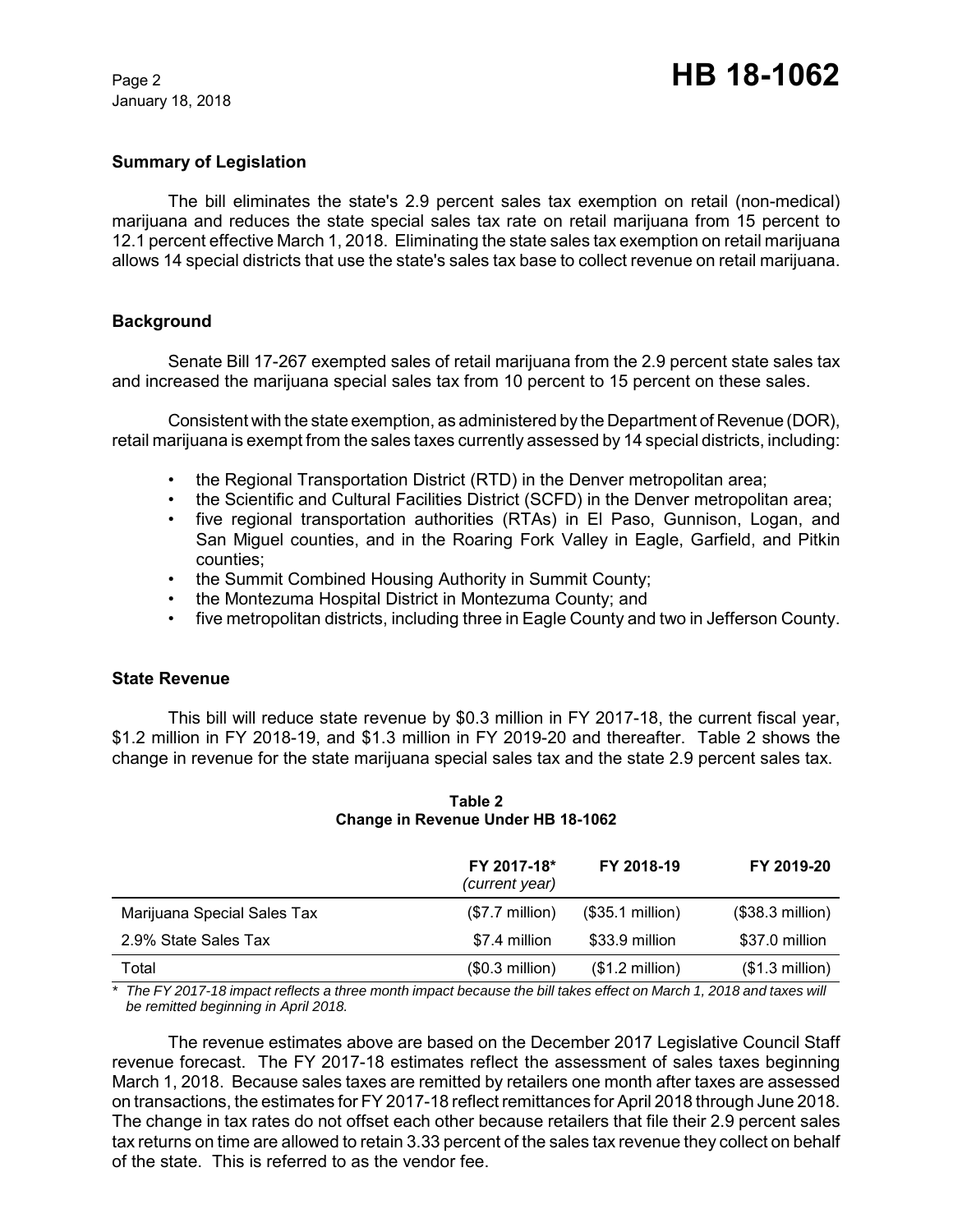# **TABOR Refund**

The special sales tax is voter approved revenue exempt from TABOR while the state's 2.9 percent sales tax is subject to TABOR. The bill increases state revenue subject to TABOR by \$7.4 million in FY 2017-18, \$33.9 million in FY 2018-19, and \$37.0 million in FY 2019-20. State revenue is not currently expected to exceed the TABOR limit in any of these years and no refund is required. Therefore, the bill is not expected to impact TABOR refunds in these years. However, refunds in future years when the state next collects a TABOR surplus will be increased.

#### **State Diversions**

The special sales tax and the 2.9 percent sales tax on retail marijuana are diverted to local governments, the General Fund, and various cash funds in the state. Changing the revenue collected from these tax streams changes the distribution to the funds shown in Table 3.

|                                      | FY 2017-18*<br>(current year) | FY 2018-19                | FY 2019-20                |
|--------------------------------------|-------------------------------|---------------------------|---------------------------|
| <b>Special Sales Tax</b>             | (\$7.7 million)               | (\$35.1 million)          | (\$38.3 million)          |
| Local Share (10%)                    | (\$0.8 million)               | $(S3.5$ million)          | $(S3.8$ million)          |
| State Share (90%)                    | $($.9 \text{ million})$       | (\$31.6 million)          | (\$34.4 million)          |
| Marijuana Tax Cash Fund              | $(S5.0 \text{ million})$      | $($22.7 \text{ million})$ | $($24.7 \text{ million})$ |
| General Fund                         |                               | $($4.9$ million)          | $($5.4$ million)          |
| State Public School Fund             | (\$1.9 million)               | $($4.0$ million)          | $(S4.3$ million)          |
| 2.9% State Sales Tax                 | \$7.4 million                 | \$33.9 million            | \$37.0 million            |
| Marijuana Tax Cash Fund              | \$7.4 million                 | \$33.9 million            | \$37.0 million            |
| <b>Marijuana Tax Cash Fund Total</b> | \$2.5 million                 | \$11.2 million            | \$12.3 million            |
| <b>Net Revenue Impact</b>            | (\$0.3 million)               | (\$1.2 million)           | (\$1.3 million)           |

#### **Table 3 Change in Diversions Under HB 18-1062**

*\* The FY 2017-18 impact reflects a three month impact because the bill takes effect on March 1, 2018 and taxes will be remitted beginning in April 2018.*

## **State Expenditures**

The bill increases General Fund expenditures for the Department of Revenue by \$3,250 in FY 2017-18, the current budget year, to program the tax rate changes in GenTax, the state's tax administration software. This is based on 13 hours of programing and testing at a rate of \$250 per hour.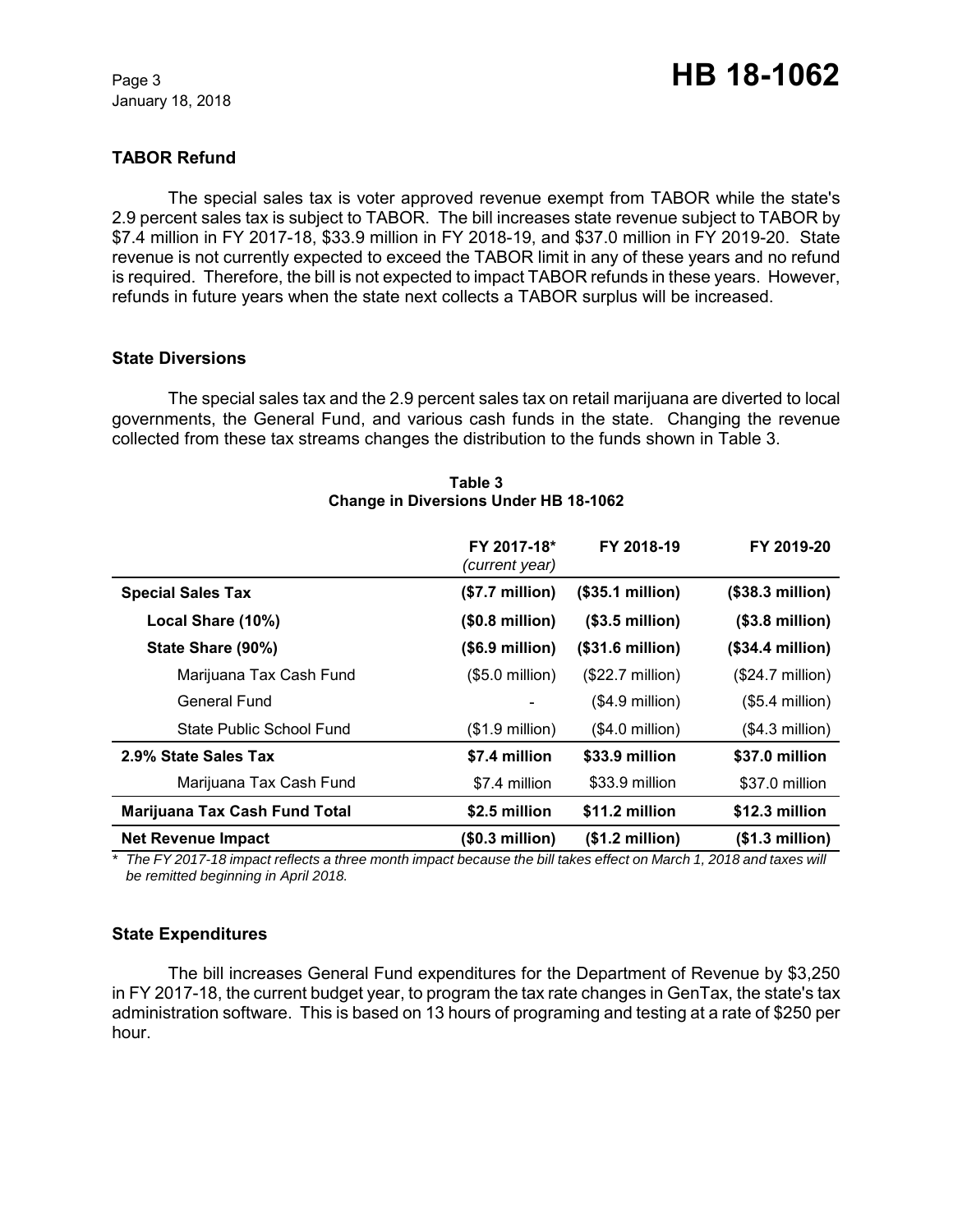# **Local Government**

This bill will reduce the local government distribution of the marijuana special sales tax and increase sales tax collections of nine special districts. Cities and counties that allow the retail marijuana sales receive 10 percent of the special sales tax revenue on retail marijuana. This bill will reduce distributions to cities and counties by \$0.8 million in FY 2017-18, \$3.5 million in FY 2018-19, and \$3.8 million in FY 2019-20. In addition, eliminating the state's 2.9 percent sales tax exemption on retail marijuana will restore the sales tax on retail marijuana assessed by 14 special districts.

Five districts where retail marijuana exemptions are applied in current law are not expected to incur a fiscal impact because no retail marijuana transactions occur in their jurisdictions. These include:

- South Platte Valley RTA in Sterling;
- Aspen Park Metropolitan District in Conifer;
- Bachelor Gulch Metropolitan District near Avon in Eagle County;
- Southwest Plaza Metropolitan District near Littleton in Jefferson County; and
- Two Rivers Metropolitan District near Gypsum in Eagle County.

To the extent that retail marijuana sales occur in these jurisdictions in future years, the bill will increase revenue to the districts accordingly.

The bill is expected to increase sales tax revenue to nine special districts as shown in Table 4.

|                                                    | FY 2017-18*<br>(current year)                        | FY 2018-19                                           | FY 2019-20  |
|----------------------------------------------------|------------------------------------------------------|------------------------------------------------------|-------------|
| <b>Regional Transportation District</b>            | \$1,493,000                                          | \$7,476,000                                          | \$8,149,000 |
| <b>Scientific and Cultural Facilities District</b> | \$149,000                                            | \$748,000                                            | \$815,000   |
| <b>Gunnison Valley RTA</b>                         | \$16,000                                             | \$79,000                                             | \$87,000    |
| <b>Pikes Peak RTA</b>                              |                                                      | Not estimated due to confidentiality requirements.** |             |
| Roaring Fork RTA                                   | \$31,000                                             | \$155,000                                            | \$169,000   |
| San Miguel RTA                                     | \$2,000                                              | \$13,000                                             | \$14,000    |
| <b>Summit Combined Housing Authority</b>           | \$22,000                                             | \$112,000                                            | \$122,000   |
| Montezuma Hospital District                        | \$16,000                                             | \$80,000                                             | \$87,000    |
| <b>Edwards Metropolitan District</b>               | Not estimated due to confidentiality requirements.** |                                                      |             |
| Total                                              | \$1,729,000                                          | \$8,663,000                                          | \$9,443,000 |

# **Table 4 Special District Revenue Increases Under HB 18-1062**

*\* The FY 2017-18 impact reflects a three month impact because the bill takes effect on March 1, 2018 and taxes will be remitted beginning in April 2018.*

*\*\* In both districts, the number of marijuana retailers is small enough that district-wide tax remittance data cannot be shared due to taxpayer confidentiality requirements.*